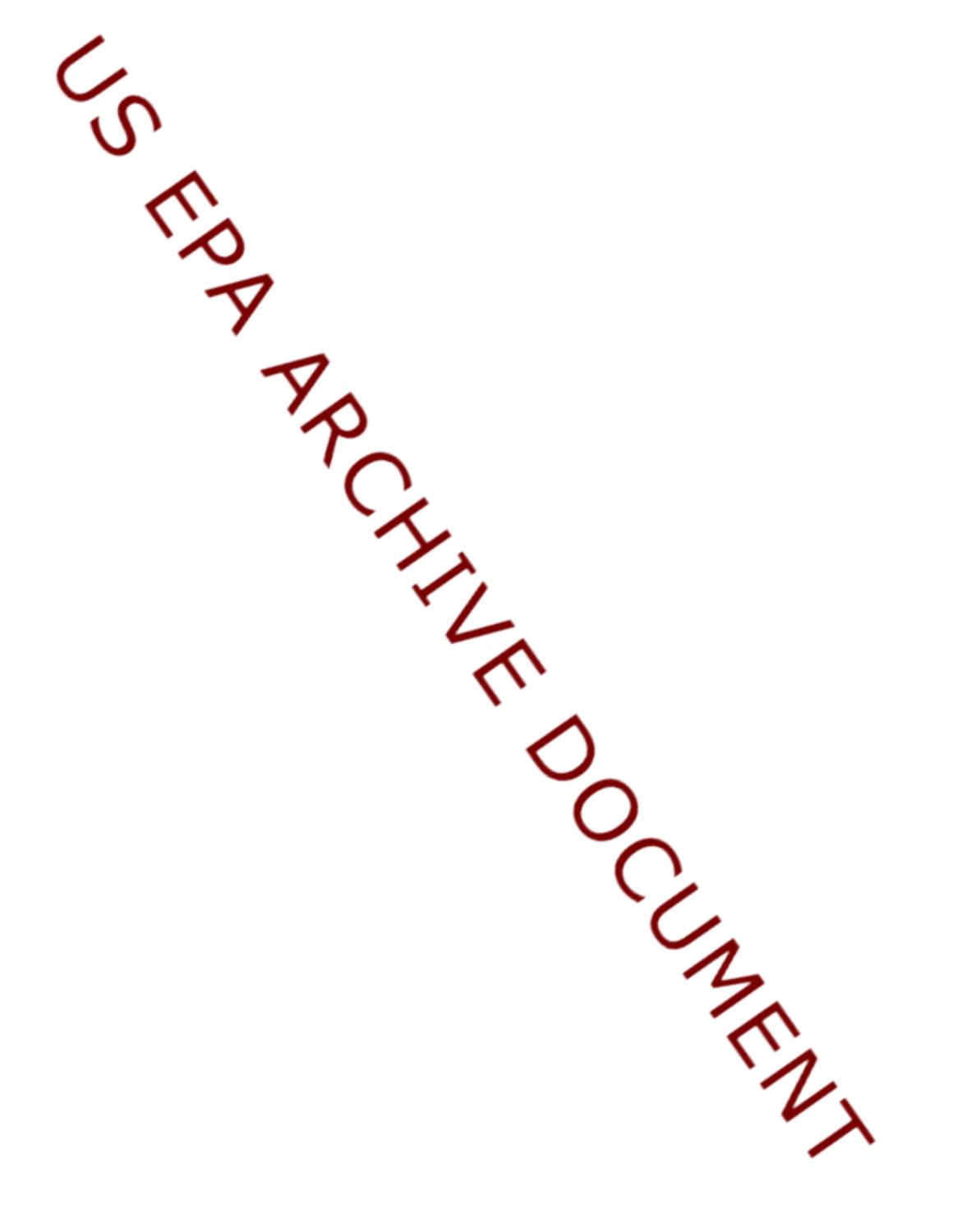# **Technical Factsheet on: EPICHLOROHYDRIN**

[List of Contaminants](http://www.epa.gov/safewater/hfacts.html) 

 As part of the Drinking Water and Health pages, this fact sheet is part of a larger publication: **National Primary Drinking Water Regulations** 

#### **Drinking Water Standards**

 HAL(child): 1- to 10-day: 0.1 mg/L; Longer-term: 0.07 mg/L MCLG: zero mg/L MCL: Treatment technique

#### **Health Effects Summary**

 exposures at levels above the MCL: skin irritation; detrimental effects on liver, kidneys, central nervous Acute: EPA has found epichlorohydrin to potentially cause the following health effects from acute system.

 consuming 1 liter of water per day: a one- or ten-day exposure to 0.1 mg/L; upto a 7-year exposure to Drinking water levels which are considered "safe" for short-term exposures: For a 10-kg (22 lb.) child 0.07 mg/L.

Chronic: Epichlorohydrin has the potential to cause the following health effects from long-term exposures at levels above the MCL: stomach, eye and skin irritation; chromosome aberrations; adverse changes in blood.

 lifetime exposure at levels above the MCL. Cancer: There is some evidence that epichlorohydrin may have the potential to cause cancer from a

### **Usage Patterns**

Production and imports of epichlorohydrin increased from the late 1970s to the mid-1980s: from 294 million lbs. to 511 million lbs. In 1984 it was estimated that industries consumed epichlorohydrin as follows: Epoxy resins, 65%; glycerine, 25%; epichlorohydrin elastomers, 5%; miscellaneous, 5%

The greatest use of epichlorohydrin is as a monomer for epoxy resins, elastomers and other polymers.

 fumigant. Other uses include: a polymer coating material in water supply systems; an intermediate in organic synthesis, particularly glycerine; solvent for cellulose esters and ethers; high wet-strength resins for paper industry; in preparation of ion exchange resins; in the manufacture of pharmaceuticals; an insect

#### **Release Patterns**

 Epichlorohydrin may be released to the atmosphere and in wastewater during its production and use in epoxy resins, glycerin manufacture, as a chemical intermediate in the manufacture of other chemicals, and other uses. Other uses which may lead to its release include textile treatment, coatings, solvent, surface active agent, stabilizer in insecticide, and elastomer manufacture.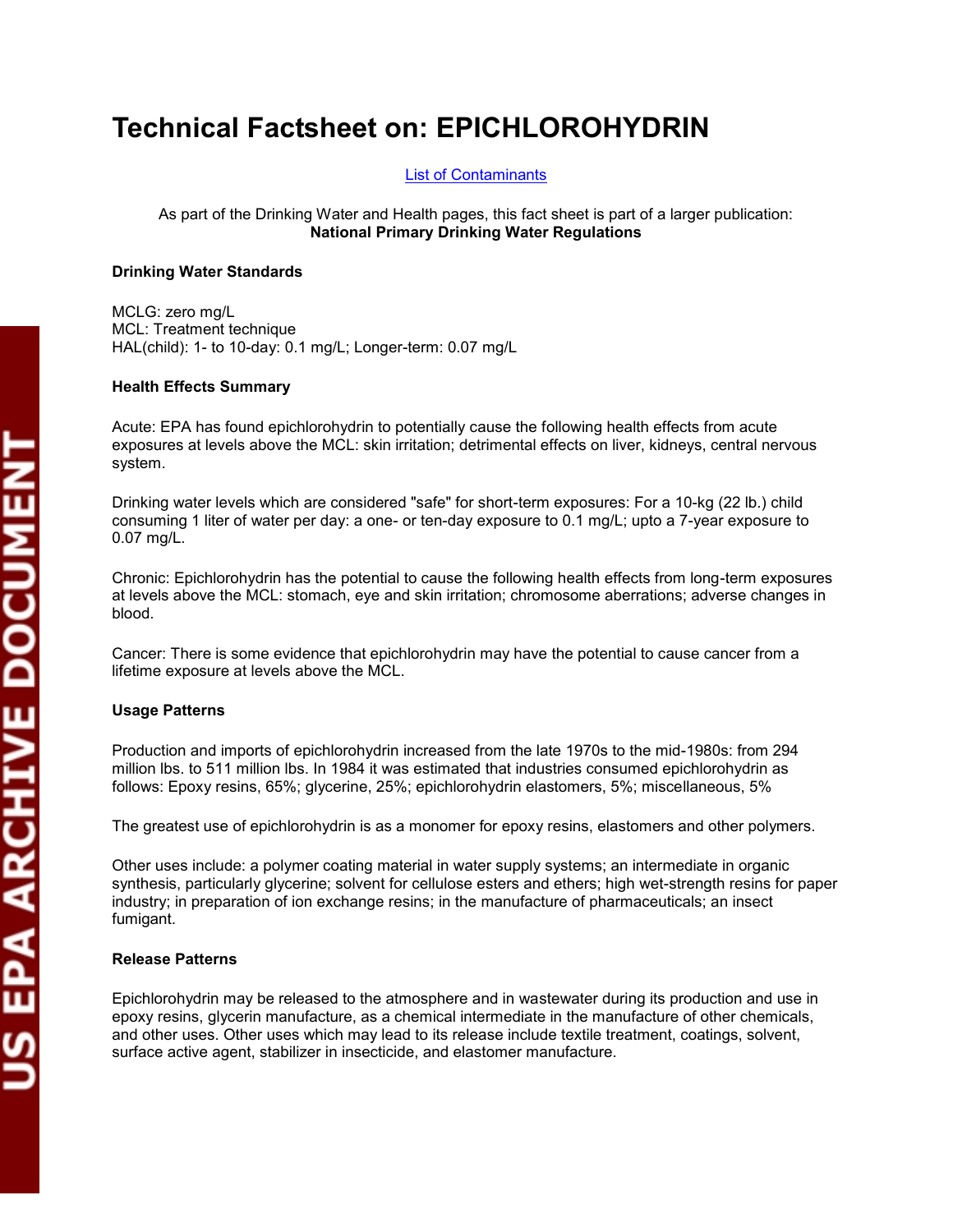From 1987 to 1993, according to EPA's Toxic Chemical Release Inventory, epichlorohydrin releases to land and water totalled over 65,000 lbs., of which about two-thirds was to water. These releases were primarily from industrial organic chemical industries. The largest releases occurred in Alabama.

## **Environmental Fate**

 other solid surfaces. If released into water it will be lost primarily by evaporation (half-life 29 hr in a typical from its water solubility, is 123 which indicates that it is not appreciably adsorbed. After a spill of 20,000 gal following a train accident, water in wells closest to the spill were highly contaminated. Epichlorohydrin is relatively volatile and would therefore readily evaporate from near-surface soils and river) and hydrolysis (half-life 8.2 days). It will not adsorb appreciably to sediment. If spilled on land, it will evaporate and leach into the groundwater where it will hydrolyze. The Koc for epichlorohydrin, calculated

 water but data from field studies are lacking. In the atmosphere, epichlorohydrin will degrade by reaction with photochemically produced hydroxyl radicals (est half-life 4 days). It will not bioconcentrate appreciably in aquatic organisms. The log BCF has been estimated to be 0.66. Biodegradation and chemical reactions with ions and reactive species may accelerate its loss in soil and

There is a lack of monitoring data for epichlorohydrin in all but occupational settings. Humans will primarily be exposed to epichlorohydrin in occupational settings.

## **Chemical/Physical Properties**

CAS Number: 106-89-8

Color/ Form/Odor: A colorless liquid with a pungent, garlic-like odor.

M.P.: -48 C B.P.: 116.5 C

Vapor Pressure: 10 mm Hg at 16.6 C

Density/Spec. Grav.: 1.18 at 20 C

Octanol/Water Partition (Kow): Log Kow = 0.26

Solubility: 6.5% miscible in water at 10 C; Moderately soluble in water

Soil sorption coefficient: Koc estimated at 123; high mobility in soil

Odor/Taste Thresholds: Odor threshold in water is 0.5 to 1.0 mg/L.

Bioconcentration Factor: log BCF of 0.66 (species not reported); not expected to bioconcentrate in aquatic organisms.

Henry's Law Coefficient: N/A

 Chloromethyloxirane, Glycerol epichlorhydrin, Glycidyl chloride Trade Names/Synonyms: (Chloromethyl)ethylene oxide, 1,2-Epoxy-3-chloropropane,

# **Other Regulatory Information**